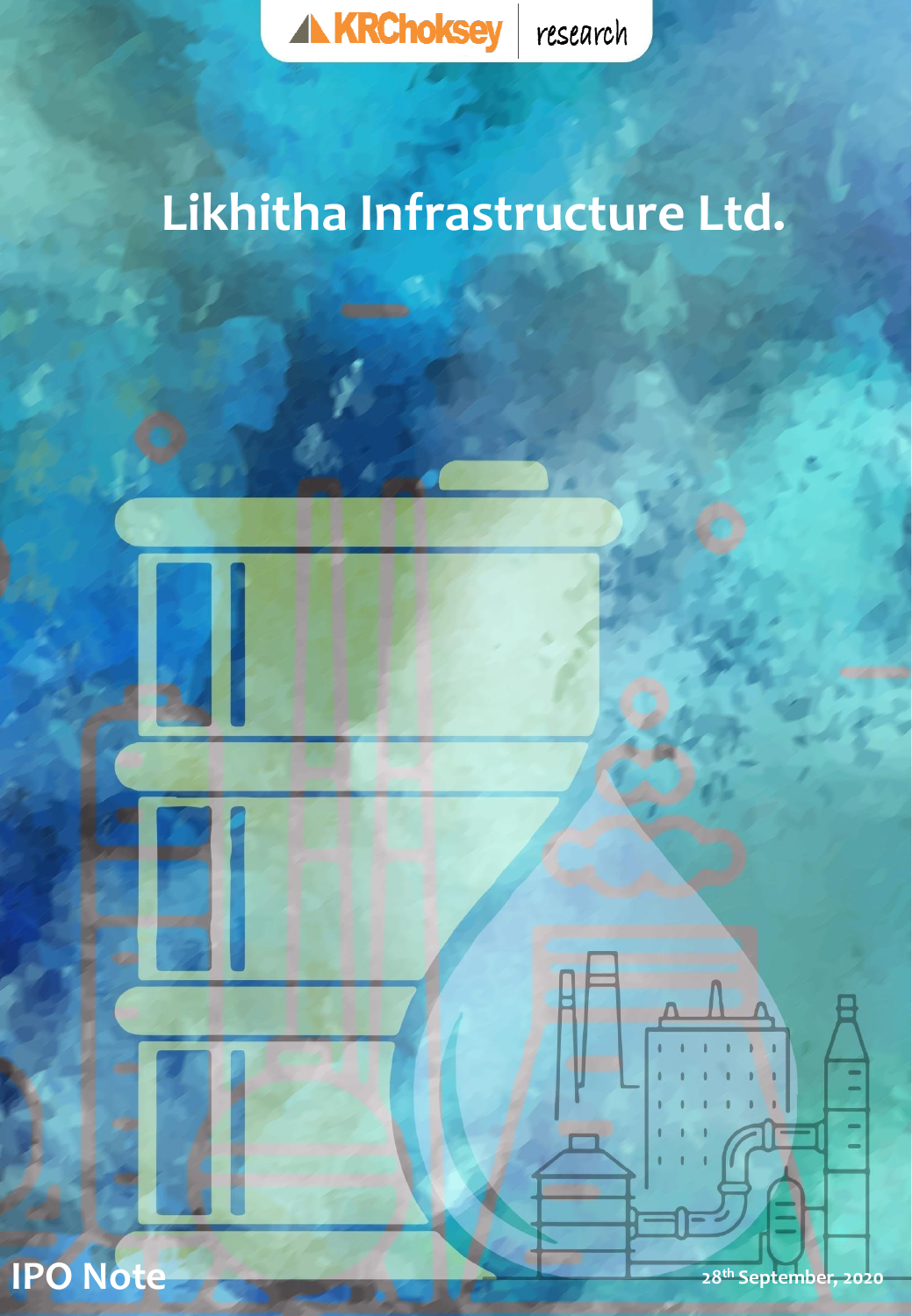| <b>ALKRChoksey</b>                                                | research                                                          |                                        |                               |                            |        |
|-------------------------------------------------------------------|-------------------------------------------------------------------|----------------------------------------|-------------------------------|----------------------------|--------|
| India Equity Institutional Research II                            | <b>IPO Note</b>                                                   | 28 <sup>th</sup> September, 2020       |                               |                            | Page 2 |
| Likhitha Infrastructure Ltd                                       |                                                                   |                                        |                               |                            |        |
| <b>Issue Opens On</b><br>Tuesday, 29 <sup>th</sup> September 2020 | <b>Issue Closes On</b><br>Thursday, 01 <sup>st</sup> October 2020 | <b>Price Band (INR)</b><br>$117 - 120$ | Issue Size (INR cr.)<br>61.20 | Rating<br><b>SUBSCRIBE</b> |        |

**Likhitha Infrastructure Ltd (LIL)** incorporated in 1998, is an oil & gas pipeline infrastructure service provider in India. The company is engaged in providing oil & gas pipelines, city gas distribution projects, Cross-Country Pipeline Projects, and operations and maintenance services. **It is the first company that has executed the first Trans-National Cross-Country Hydrocarbon Pipeline Project between India and Nepal.**

With over 20 years of existence, it has spread its geographical presence across more than 16 states and 2 Union Territories in India such as Delhi, West Bengal, Telangana, Gujarat, Andhra Pradesh, Madhya Pradesh, Bihar, Chandigarh, Haryana, Kerala, Orissa, Uttar Pradesh, etc. Company has a strong client base in India including both the private and public players such as ONGC, IGL, HCG, Indian Oil, GAIL India, etc. The company has successfully laid over 600 Kms of Oil & Gas pipelines including steel and Medium-Density Polyethylene (MDPE) network in past 5 years. Additionally, the Company has laid approximately 800 kms of Oil and Gas pipelines for on-going projects. As of July 31, 2020, LIL has been engaged on more than 31 on-going projects across India. LIL reported revenue of INR 161 cr, EBIT of INR 27 cr and PAT of INR 20 cr in FY20. LIL has reported robust revenue CAGR of 39.0% over FY15-FY20, and has steadily improved profitability as well, from 8.2% PAT margin in FY18 to 12.3% in FY20.

### **OFFER STRUCTURE**

| <b>Particulars</b>        | <b>IPO Details</b> | <b>Indicative Timetable</b>                                            |                                 |  |  |
|---------------------------|--------------------|------------------------------------------------------------------------|---------------------------------|--|--|
|                           |                    | Bid/Offer Opens Date                                                   | 29 <sup>th</sup> September 2020 |  |  |
| No. of Units              |                    | Bid/Offer Closes Date                                                  | 01 <sup>st</sup> October 2020   |  |  |
| 5.1<br>(Lakhs)            |                    | Finalisation of Basis of Allotment with Stock<br>Exchange              | 07 <sup>th</sup> October 2020   |  |  |
| Price band<br>(INR/share) | $117 - 120$        | Initiation of Refunds                                                  | 08 <sup>th</sup> October 2020   |  |  |
|                           |                    | Credit of Equity Shares to Demat accounts                              | 09 <sup>th</sup> October 2020   |  |  |
| Face Value<br>(INR/share) | 10                 | Commencement of trading of the Equity<br>Shares on the stock Exchanges | 12 <sup>th</sup> October 2020   |  |  |

| <b>Issue break-up</b>    |                     |
|--------------------------|---------------------|
| Fresh Issue:             | INR 61.20 Cr        |
| Offer for sale:          | NII                 |
| <b>Total Issue Size:</b> | <b>INR 61.20 cr</b> |

*Source: IPO Prospectus, KRChoksey Research Source: IPO Prospectus, KRChoksey Research*

|  | Objects of the issue                                                                                                    |
|--|-------------------------------------------------------------------------------------------------------------------------|
|  | To meet the general working capital requirements of the business (estimated<br>utilization of INR 47 cr)                |
|  | To meet general corporate purposes (estimated utilization shall not exceed<br>25% of the gross proceeds from the issue) |

*Source: IPO Prospectus, KRChoksey Research*

*Source: IPO Prospectus, KRChoksey Research*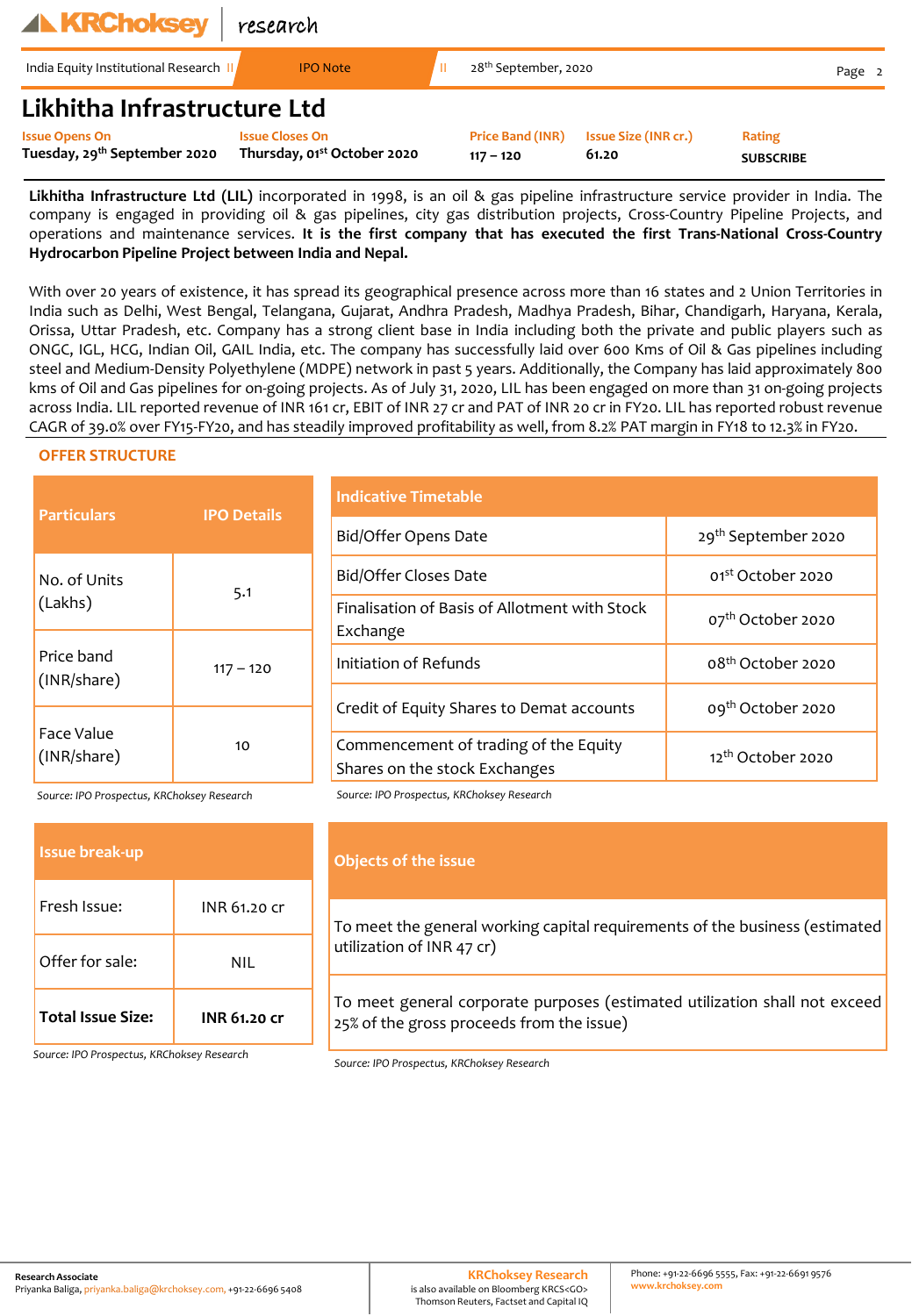India Equity Institutional Research II **IPO Note** II 28<sup>th</sup> September, 2020

# **Likhitha Infrastructure Ltd**

# **INVESTMENT RATIONALE**

### **Diversified geographical presence in India**

Likhitha is one of the well-established oil & gas pipeline infrastructure companies with diversified operations spread across Karnataka, Delhi-NCR, West Bengal, Gujarat, Goa, Andhra Pradesh, Kerala, Tamil Nadu, Telangana, Madhya Pradesh, Jharkhand, Bihar, Chandigarh, Haryana, and Uttar Pradesh. Company able to maintain a strong top line growth at a CAGR of 39.0% from INR 31 cr in FY15 to INR 161 cr in FY20 with the help of its client-centric approach and core competence in the field of pipeline infrastructure over 20 years of experience. Lithikha's main focus is to sustain profitable growth by executing projects in time to the satisfaction of clients. **The company is proud to have executed** 10.75" OD x 69 Kms Petroleum Product Pipeline for the first-ever Trans-National Cross-Country Pipeline of South-East **Asia connecting India to Nepal, in the Year 2019, for the supply of petroleum products.** The company also have done three majors remarkable projects: **1) 12" x 125 Kms Pipeline Laying Works for Dobhi- Durgapur- Haldia Pipeline Section along with Spur-lines under Jagdishpur-Haldia-Durgapur-Bokaro Pipeline Project; 2) 12" x 40 Kms Laying &** Construction of Pipeline along with associated work for Bantumilli & Ullampura Pipeline Project; and 3) 24" x 95 Kms **laying works for Barauni-Guwahati Pipeline Project.**

### **Scalability of Operations**

As per the recent Government policies, Petroleum and Natural Gas Regulatory Board (PNGRB) has increased the number of Geographical Areas (GAs) to 228 comprising of 402 districts spread over 27 States and Union Territories, covering 70% of Indian population and 53% of its area. The recent Government initiatives have provided profitable opportunities for work execution to the company, who is already having a good presence in City Gas Distribution (CGD contributed ~25% of total revenue in FY20) Projects along with construction of CNG Stations. Likhitha's management optimistic about the CGD segments in long term driven by India's Pipeline network is expected to expand to ~35,000 kms in the next 5-6 years, which is supported by favorable Government policies, based on which the company plan to expand its pipeline laying execution capacity to a range of ~250-300 kms per year.

### **Huge growth opportunities in O&M services; Margin to improve in near term**

The significant increase in pipeline projects in India and the aging of existing pipeline projects resultant into a notable increase in demand for Company's O&M Services business, which include AMC services, repairs & modernization, scheduled shutdowns and overhauling of existing pipelines projects. Revenue from O&M Services business was at INR 6/20/34 cr in FY18/19/20 representing of 7.4/14.4/21.3% respectively, of the Company total revenue from operations. O&M Services business grew at a CAGR of 297.5% between FY17 and FY20. These offer relatively better margins as compared to pipeline infrastructure projects and taking into consideration the present phase of CGD business, the business of O&M Services is expected to further increase. The company has competitive advantage in O&M services due to availability of high level of technical expertise in O&M services, which is the most important factors required for O&M services. This would help to improve margin as well.

### **Valuation**

At the price band of INR 117-120, the Likhitha issue comes priced at a PE of 8.83x FY20EPS and P/BV of 2.51X based on its NAV INR 47.8/share in FY20. For the last three years, Company has posted an average EPS of INR 11.7 and Return on Net worth of 35.1%. While Likhitha will be the first mover in the segment, there is no average industry P/E is available.

We believe the recent Government initiatives have provided profitable opportunities for work execution Company like Likhitha. India's pipeline network is expected to expand to around ~35,000 kms in the next 5-6 years, based on which the Company is also planning to expand its pipeline laying execution capacity to a range of 250-300 kms per year. Company has strong project execution track record in last 20 years. We recommend **SUBSCRIBE** to the issue with a **long-term perspective.**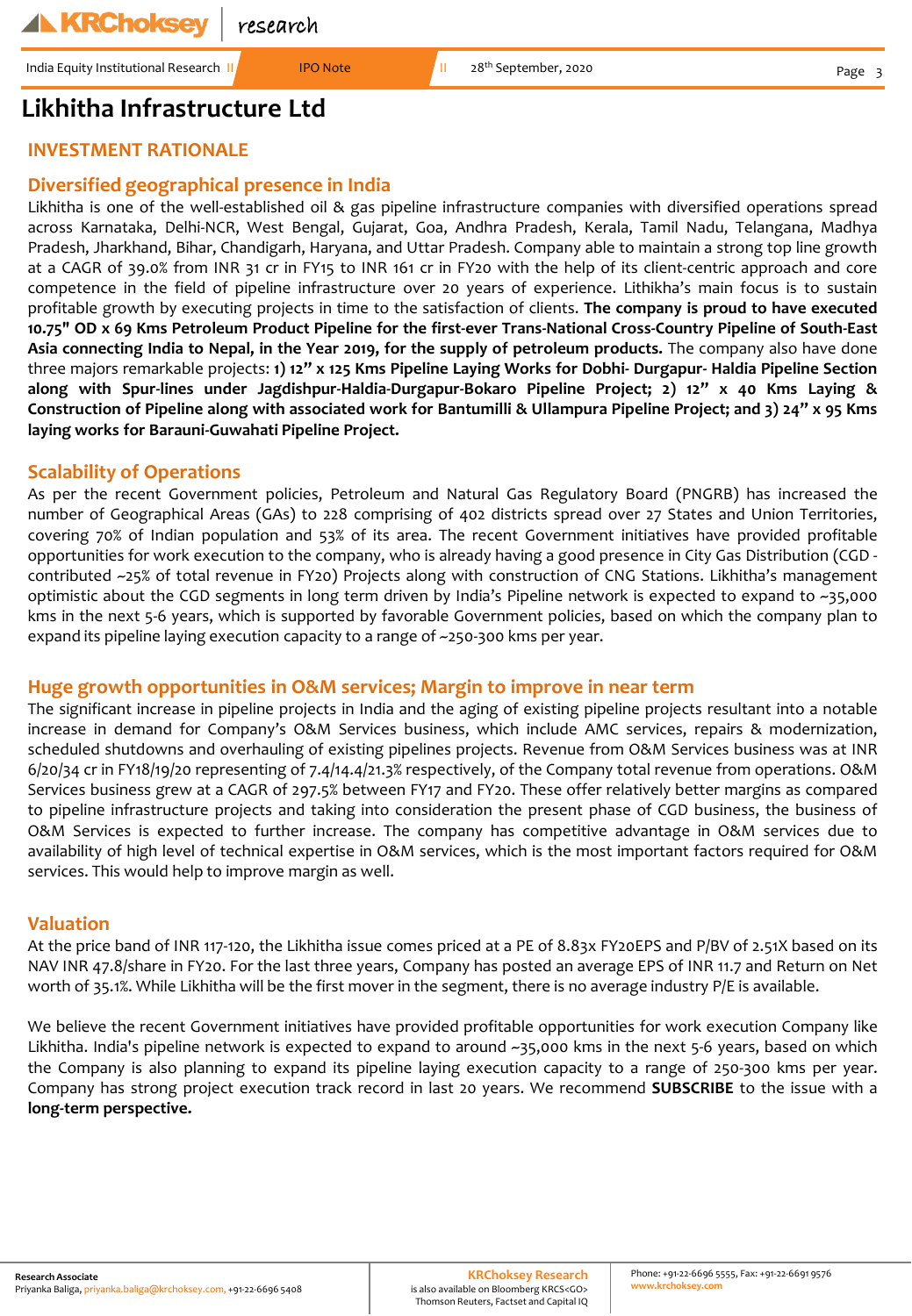#### **A KRChoksev** research

India Equity Institutional Research II **IDO** Note II 28<sup>th</sup> September, 2020

Page

# **Likhitha Infrastructure Ltd**

# **Company Overview**

Likhitha Infrastructure Ltd. (LIL) is an oil & gas infrastructure service provider in India, focused on laying pipeline networks along with the construction of associated facilities and providing & Maintenance Services for City Gas Distribution (CGD) projects in India. The company has diversified the gamut of services being provided by it from Cross-Country Pipeline Projects (CCP); City Gas Distribution (CGD) Projects to providing Operation & Maintenance (O&M) Services to CGD Companies. Its client base comprises of established players in the Oil & Gas industry, both in public and private sector. For FY20, Company three main clients namely Oil India, Indraprastha Gas and GAIL India contributed 60% of total revenue.

LIL's financial strength provides with a valuable competitive advantage in terms of access to bank guarantees and letters of credit, which are factors critical to the business. **The company's debt/equity ratio for FY18/19/20 was 0.11/o.03/0.01x respectively.** The Company's low-cost centre operations in India provide a competitive edge by allowing to be more cost-effective as compared to its competitors. As per the terms of the contract, it is generally the obligation of the client to provide most of the required material to execute the contracts. The additional materials to be procured by the Company is a minor portion of the contract price.

To meet the general working capital requirements of the business (INR 47 cr) and general corporate purposes (estimated utilization shall not exceed 25% of the gross proceeds from the issue), LIL is coming out with an IPO of 5.1 lakh equity shares of face value of INR 10/share via book building route. It has fixed a price band of INR 117 -120/share. The issue opens for subscription on September 29, 2020 and will close on October 01, 2020. Minimum application is to be made for 125 shares and in multiples thereon, thereafter. Post allotment, shares will be listed on BSE and NSE. The Company's IPO includes only a fresh issue of INR 61.20 cr, with a post-issue market capitalisation of INR 236.70 cr .

# **Segmental Revenue**

| <b>INR Cr</b>               | <b>FY18</b> | <b>FY19</b> | FY <sub>20</sub> |
|-----------------------------|-------------|-------------|------------------|
| Revenue from Works Contract | 81          | 118         | 127              |
| % on Total Revenue          | 91.6%       | 85.7%       | 78.8%            |
| O & M and HDPE Pipeline     |             | 20          | 34               |
| % on Total Revenue          | 8.4%        | 14.3%       | 21.2%            |
| Total                       | 88          | 137         | 161              |



### **PAT and Margin Performance**

**Research Associate** Priyanka Baliga, priyanka.baliga@krchoksey.com, +91-22-6696 5408

**KRChoksey Research** is also available on Bloomberg KRCS<GO> Thomson Reuters, Factset and Capital IQ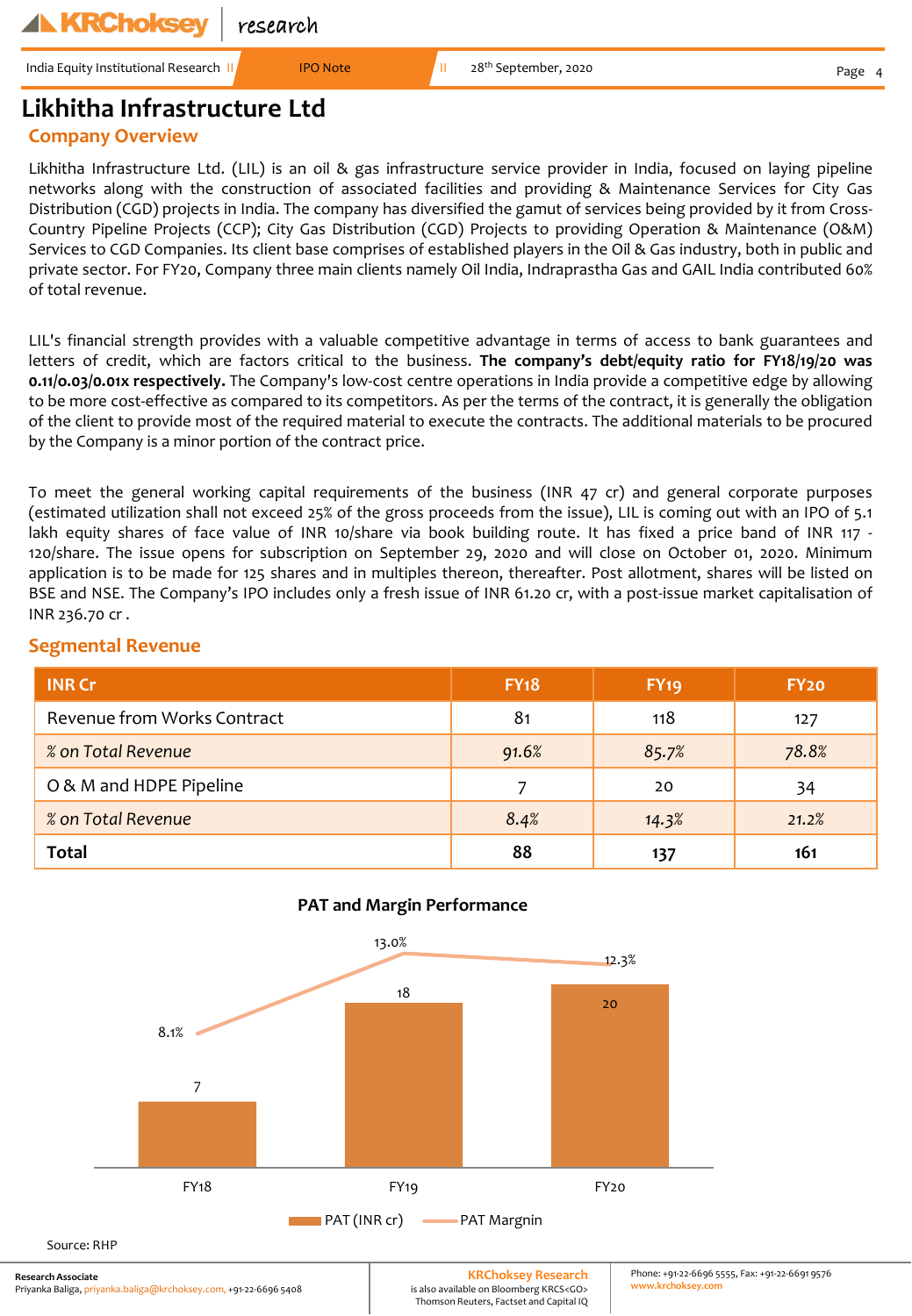# **Likhitha Infrastructure Ltd**

# **Robust order book on the back of strong project execution capabilities**

As of July 31, 2020, Company has engaged more than 31 on-going projects across India. The company has equipment base including Pipe layers (Side-boom), Excavators, Horizontal Directional Drilling (HDD) Machines, etc. which enables Likhitha to quickly and effectively mobilise project works. While company's over 20 years technical expertise and project execution capabilities are significant competitive advantages to prequalify, effectively evaluate and bid, and procure contracts for projects. Company has order book of INR 663 cr as of July 31, 2020, this to be executed in next 3 years. In last 20 years, Company has a good track record of successful completion of major projects like- **Trans-National Cross-Country Pipeline of South-East Asia connecting India to Nepal; Dobhi- Durgapur- Haldia Pipeline; Bantumilli & Ullampura Pipeline Project; and Barauni-Guwahati Pipeline Project.**

## **Operation-wise Order book as of July 31, 2020**

|                                     | <b>Order Book (INR Cr)</b>          |                                                                     |                            |                                           |  |  |
|-------------------------------------|-------------------------------------|---------------------------------------------------------------------|----------------------------|-------------------------------------------|--|--|
| <b>Operation</b>                    | <b>Number of</b><br><b>Projects</b> | <b>Order Value</b><br><b>Completed &amp;</b><br><b>Bills Raised</b> | Outstanding<br>order value | % of Total<br>Outstanding<br><b>Value</b> |  |  |
| Pipeline Infrastructure<br>Projects | 28                                  | 262                                                                 | 616                        | 92.9%                                     |  |  |
| <b>O&amp;M Services</b>             | 3                                   | 36                                                                  | 47                         | 7.0%                                      |  |  |

# **KEY RISKS & CONCERNS**

- **Client Concentration risk**:- Likhitha is dependent on a limited number of clients for a substantial portion of its revenue. A reduction in services performed for such clients could result in a significant reduction in top line. There were three major clients- Oil India, IGL and GAIL India contributed 60% to Company's FY20 revenue.
- There are certain **Tax Proceedings** outstanding pending against Promoters and Directors of the Company. Any adverse outcome could affect Company's profitability, reputation etc.
- Company's success largely dependent on the knowledge and experience of **Key Management Personnel**. Any loss of such Key Management Personnel could adversely affect the Company's operations and financial conditions.
- **Business is subject to seasonal fluctuations:-** Company's business operations could impact by seasonal factors like heavy or sustained rainfalls or cyclones, which may cause severe damages to equipment could result in delays to execution of projects.

Source: RHP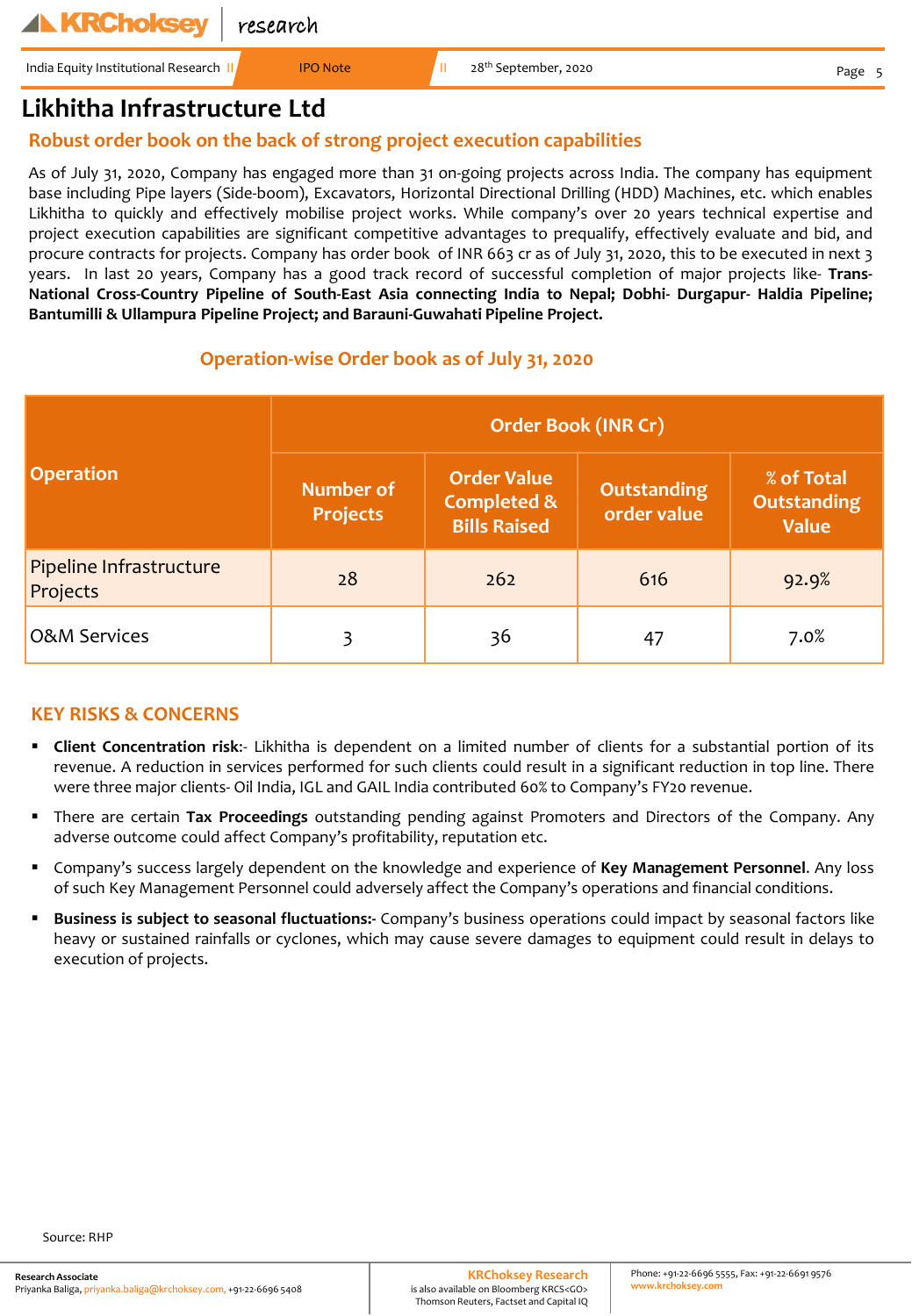India Equity Institutional Research II **IPO Note** II 28<sup>th</sup> September, 2020

# **Likhitha Infrastructure Ltd**

| <b>Key Financials:</b>      |             |             |                  |  |
|-----------------------------|-------------|-------------|------------------|--|
| <b>Particulars (INR mn)</b> | <b>FY18</b> | <b>FY19</b> | FY <sub>20</sub> |  |
| Net Sales                   | 871         | 1,395       | 1,612            |  |
| <b>EBITDA</b>               | 112         | 289         | 297              |  |
| PAT                         | 72          | 179         | 199              |  |
| <b>EBITDA Margin</b>        | 12.8%       | 20.7%       | 18.4%            |  |
| <b>NPM</b>                  | 8.2%        | 12.8%       | 12.3%            |  |

*Source: Company Research*

**Profit and Loss statement:**

| Particulars (INR mn)                | <b>FY18</b> | <b>FY19</b> | <b>FY20</b>  |
|-------------------------------------|-------------|-------------|--------------|
| Revenue from operations (Net Sales) | 871         | 1,395       | 1,612        |
| <b>EBITDA</b>                       | $112$       | 289         | 297          |
| Depreciation                        | 9           | 30          | 31           |
| <b>EBIT</b>                         | 102         | 259         | 266          |
| Interest cost                       | 8           | 17          | 14           |
| Other income                        | 15          | 11          | 16           |
| PBT before Exceptional items        | 109         | 253         | 268          |
| Exceptional gain/(loss)             | $\Omega$    | $\Omega$    | $\mathbf{o}$ |
| <b>PBT</b>                          | 109         | 253         | 268          |
| Tax expenses                        | 38          | 74          | 69           |
| <b>PAT</b>                          | 72          | 179         | 199          |
| Minorities, Associates, etc.        | $\Omega$    | $\Omega$    | $\mathbf{o}$ |
| Adj. PAT                            | 72          | 179         | 199          |
| <b>Diluted EPS (INR)</b>            | 4.9         | 12.2        | 13.6         |

*Source: Company Research*

#### **Balance sheet:**

| <b>Particulars (INR Mn)</b>         | <b>FY18</b>  | <b>FY19</b>    | <b>FY20</b> |
|-------------------------------------|--------------|----------------|-------------|
| <b>EQUITY AND LIABILITIES</b>       |              |                |             |
| <b>Equity Share Capital</b>         | 45           | 45             | 146         |
| Other Equity                        | 279          | 458            | 553         |
| <b>Shareholders' funds</b>          | 324          | 503            | 700         |
| <b>Total Borrowings</b>             | 108          | 67             | 13          |
| Other non current liabilities       | $\mathbf{1}$ | $\overline{2}$ | 6           |
| Trade Payables                      | 134          | 121            | 139         |
| <b>Other Current liabilities</b>    | 105          | 152            | 150         |
| <b>Total equity and liabilities</b> | 672          | 846            | 1,009       |
| <b>ASSETS</b>                       |              |                |             |
| Property, plant and equipment       | 123          | 114            | 93          |
| <b>Investment Property</b>          | 24           | 24             | 23          |
| Other non current assets            | 21           | 24             | 31          |
| Inventories                         | 27           | 198            | 247         |
| <b>Trade Receivables</b>            | 224          | 162            | 163         |
| <b>Cash and other bank balance</b>  | 155          | 114            | 150         |
| Other current assets                | 99           | 209            | 301         |
| <b>Total assets</b>                 | 672          | 846            | 1,009       |

*Source: Company Research*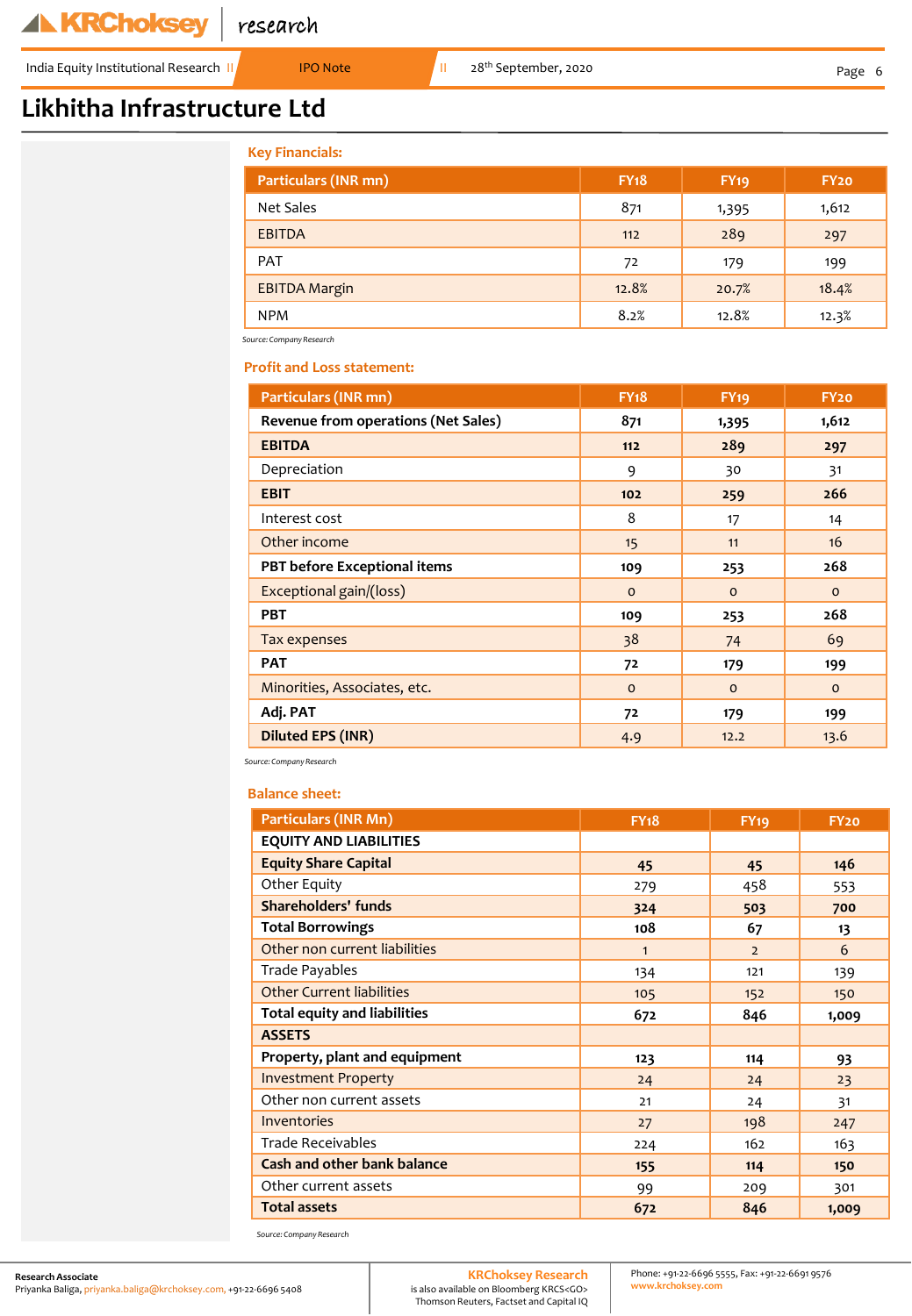India Equity Institutional Research II **IPO Note** II 28<sup>th</sup> September, 2020

# **Likhitha Infrastructure Ltd**

#### **Cash flow Statement:**

| <b>Particulars (INR mn)</b>                                | <b>FY<sub>18</sub></b> | <b>FY19</b> | FY20  |
|------------------------------------------------------------|------------------------|-------------|-------|
| Net Cash Generated From Operations                         | 40                     | 32          | 192   |
| Net Cash Flow from Investing Activities                    | $-69$                  | $-24$       | $-73$ |
| Net Cash Flow from Financing Activities                    | 63                     | $-33$       | -38   |
| Net Inc/Dec in cash equivalents                            | 35                     | $-25$       | 81    |
| <b>Opening Balance</b>                                     | 48                     | 83          | 58    |
| <b>Closing Balance Cash and Cash</b><br><b>Equivalents</b> | 83                     | 58          | 139   |
| Source: Company Research                                   |                        |             |       |

#### **Ratio Analysis:**

| <b>Key Ratio</b>      | <b>FY18</b> | <b>FY19</b> | FY <sub>20</sub> |
|-----------------------|-------------|-------------|------------------|
| EBITDA Margin (%)     | 12.8        | 20.7        | 18.4             |
| EBIT Margin (%)       | 11.8        | 18.6        | 16.5             |
| Net Profit Margin (%) | 8.2         | 12.8        | 12.3             |
| RoE(%)                | 22.1        | 35.5        | 28.4             |
| RoCE(%)               | 23.7        | 45.4        | 37.3             |
| Current Ratio $(x)$   | 1.6         | 2.1         | 2.9              |

*Source: Company Research*